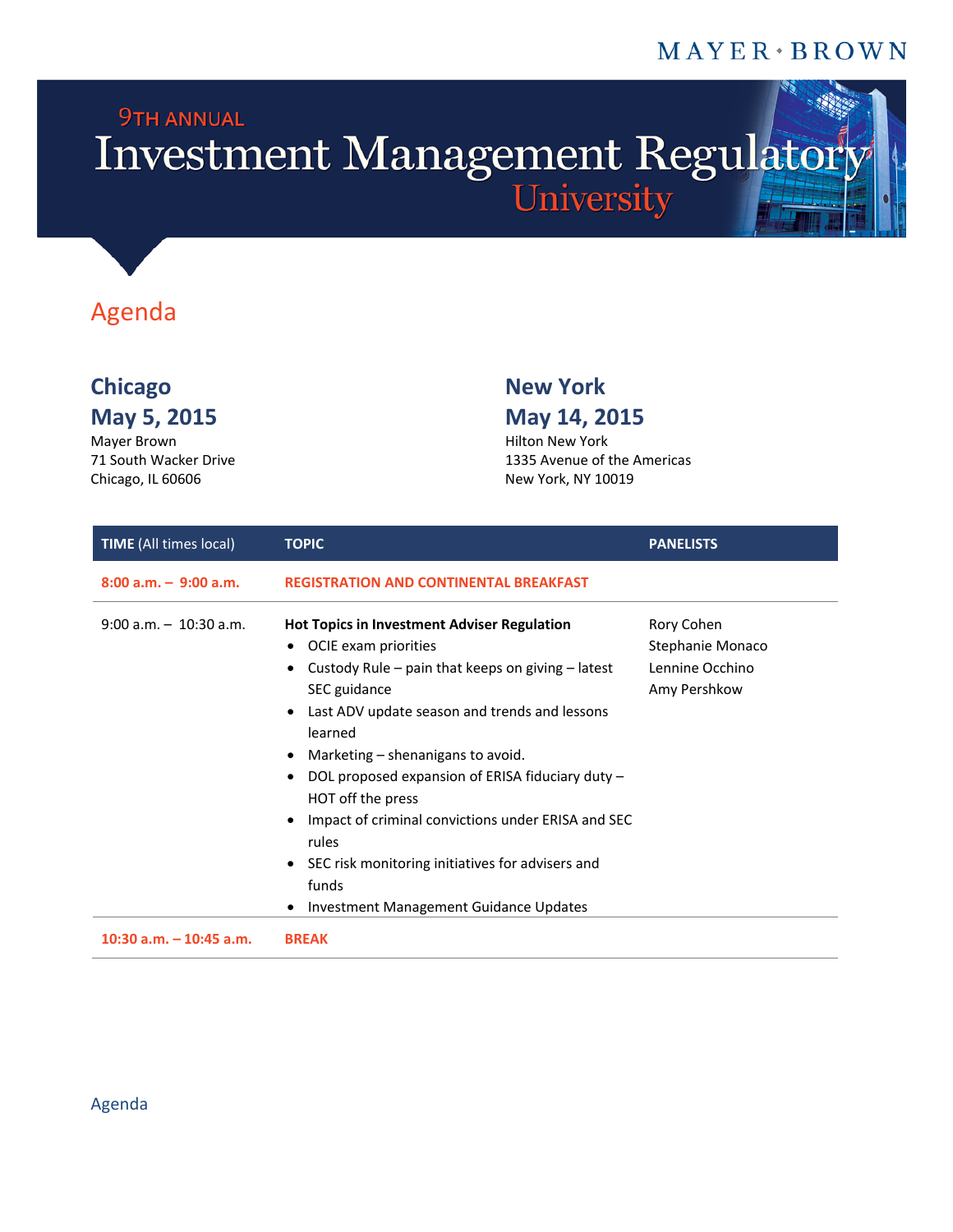| 10:45 a.m. $-$ 12:15 p.m. | <b>Growing Examination and Enforcement Trends</b><br>Affecting Investment Advisers and Other Fiduciaries<br>• SEC and DOL enforcement activities and private<br>litigation -- defensive strategies<br>o Whistleblowers as factors in problem solving and<br>self-reporting, KBR case<br>Current SEC enforcement interests and<br>aggression<br>o Pay-to-play sweep<br>o Enforcement interest in capital raising and<br>marketing activities<br>o Current DOL enforcement issues<br>ERISA activities by the plaintiffs' bar - conflicts, risk<br>$\bullet$<br>of Fiduciary status, remedies<br>Investments in proprietary funds, revenue sharing<br>and prohibited transactions | Stephanie Monaco<br><b>Richard Rosenfeld</b><br>Nancy Ross<br><b>Matthew Rossi</b>                            |
|---------------------------|--------------------------------------------------------------------------------------------------------------------------------------------------------------------------------------------------------------------------------------------------------------------------------------------------------------------------------------------------------------------------------------------------------------------------------------------------------------------------------------------------------------------------------------------------------------------------------------------------------------------------------------------------------------------------------|---------------------------------------------------------------------------------------------------------------|
| 12:15 p.m. $-$ 1:15 p.m.  | <b>LUNCH</b>                                                                                                                                                                                                                                                                                                                                                                                                                                                                                                                                                                                                                                                                   |                                                                                                               |
| 1:15 p.m. $-$ 2:45 p.m.   | <b>Evolving Negotiation Dynamics In Portfolio Company</b><br>Acquisitions and New Trends in Credit Funds and CLO<br><b>Risk Retention Vehicles</b><br>• The impact of Cigna Health decision on merger<br>mechanics and protections<br>• Revisiting MAC clauses and interim operating<br>covenants post-Cooper Tire decision<br>• Key issues in structuring emerging "build-to-core"<br>funds for real estate investing                                                                                                                                                                                                                                                         | Lawrence Berkovich (NY)<br>Rory Cohen<br>Paul Forrester (CHI)<br>Jeff Legault<br>John Noell<br>Kevin Sheridan |

 Evolving credit fund structures and related regulatory issues • Structuring alternatives for addressing CLO sponsor risk retention requirements

**2:45 p.m. – 3:00 p.m. BREAK**